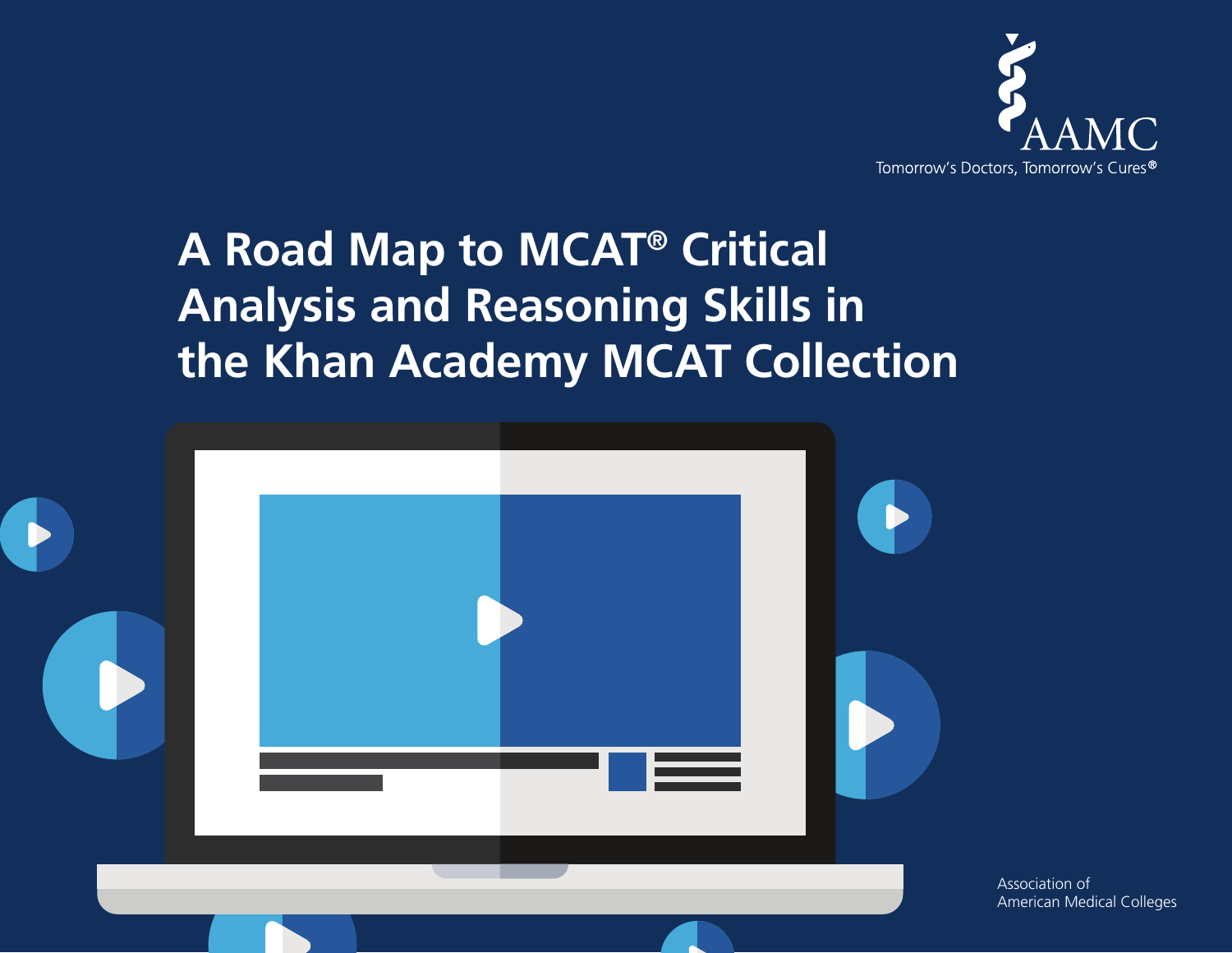

#### **Contents**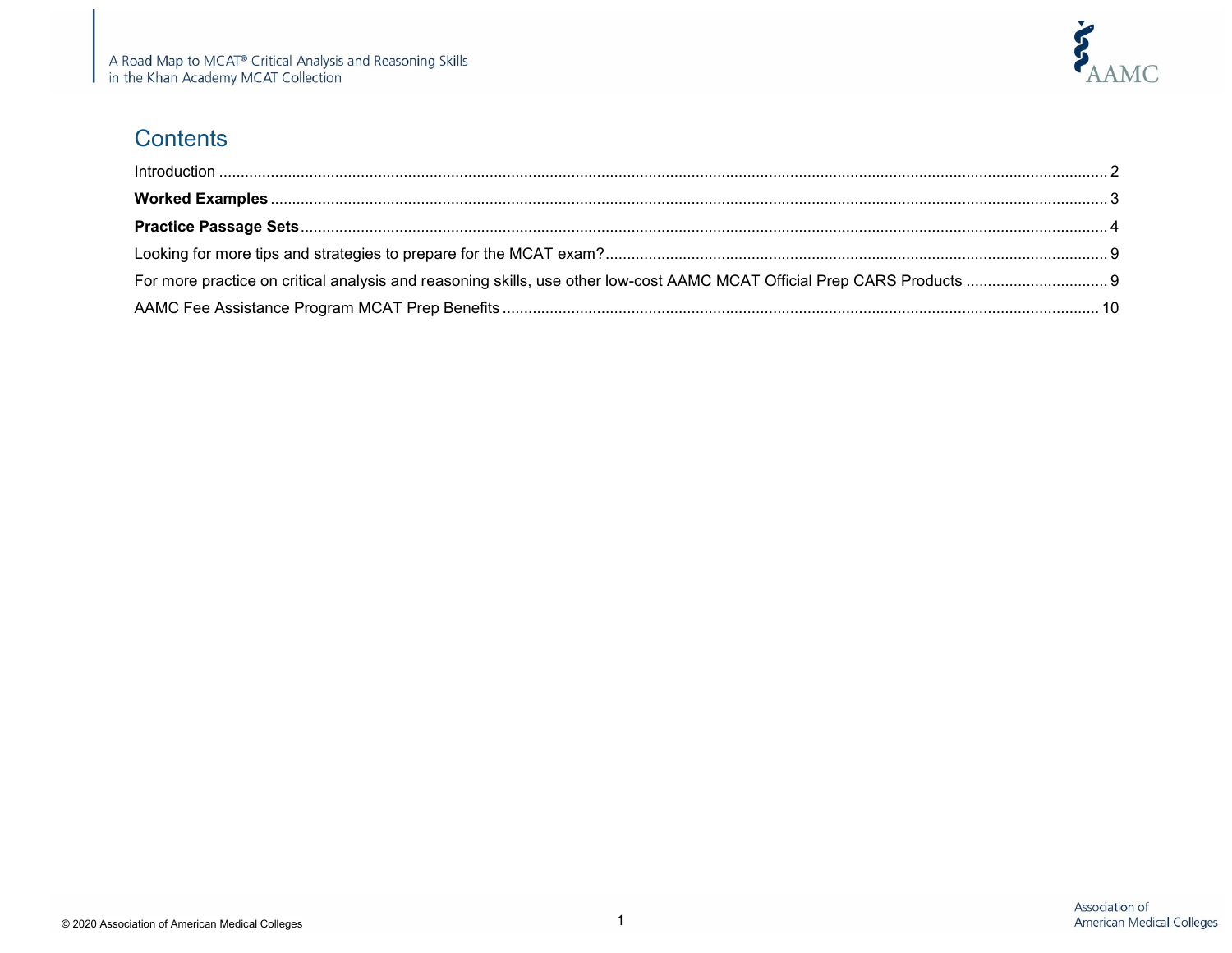

#### <span id="page-2-0"></span>Introduction

The [Khan Academy CARS Collection](https://www.khanacademy.org/test-prep/mcat/critical-analysis-and-reasoning-skills-practice-questions#critical-analysis-and-reasoning-skills-tutorial) is a free resource created to help you understand and prepare for the Critical Analysis and Reasoning Skills (CARS) section of the Medical College Admission Test® (MCAT®) exam. In a series of videos, a cognitive scientist offers her descriptions of the CARS section and skills, including tips and examples from sample MCAT questions:

- The [Khan Academy CARS overview](https://www.khanacademy.org/test-prep/mcat/critical-analysis-and-reasoning-skills-practice-questions/critical-analysis-and-reasoning-skills-tutorial/v/cars-overview)
- [Foundations of comprehension](https://www.khanacademy.org/test-prep/mcat/critical-analysis-and-reasoning-skills-practice-questions/critical-analysis-and-reasoning-skills-tutorial/v/foc)
- [Reasoning within the text](https://www.khanacademy.org/test-prep/mcat/critical-analysis-and-reasoning-skills-practice-questions/critical-analysis-and-reasoning-skills-tutorial/v/rwt)
- [Reasoning beyond the text](https://www.khanacademy.org/test-prep/mcat/critical-analysis-and-reasoning-skills-practice-questions/critical-analysis-and-reasoning-skills-tutorial/v/rbt)

This Road Map provides links to free practice passages with sample content from the CARS section of the MCAT exam. In the [What's on the](https://students-residents.aamc.org/applying-medical-school/article/whats-mcat-exam/)  [MCAT Exam Content Outline,](https://students-residents.aamc.org/applying-medical-school/article/whats-mcat-exam/) you will find the official AAMC descriptions for the CARS section and skills assessed:

- [The Critical Analysis and Reasoning Skills Section Overview](https://students-residents.aamc.org/applying-medical-school/article/mcat-2015-cars-overview/)
- [CARS Passage Types](https://students-residents.aamc.org/applying-medical-school/article/mcat-2015-cars-passage-types/)
- [Skill 1: Foundations of Comprehension](https://students-residents.aamc.org/applying-medical-school/article/mcat-2015-cars-skill1/)
- [Skill 2: Reasoning Within the Text](https://students-residents.aamc.org/applying-medical-school/article/mcat-2015-cars-skill2/)
- [Skill 3: Reasoning Beyond the Text](https://students-residents.aamc.org/applying-medical-school/article/mcat-2015-cars-skill3/)

The Khan Academy CARS Collection also includes worked examples where the same cognitive scientist walks you through reading a passage and answering questions. Finally, practice on your own with passage sets that include descriptions of the skills assessed and explanations of the solutions to each question. The AAMC identified the CARS skills assessed by each question from the Khan Academy CARS Collection worked examples and practice sets in this Road Map.

Visit [aamc.org/mcatprep](https://students-residents.aamc.org/applying-medical-school/taking-mcat-exam/prepare-mcat-exam/) to find more free resources and low-cost products to help you prepare for the MCAT exam.

The [Khan Academy MCAT Collection](https://www.khanacademy.org/test-prep/mcat) was created by Khan Academy with support and funding from the AAMC and the Robert Wood Johnson Foundation.

*A Road Map to MCAT® Critical Analysis and Reasoning Skills in The Khan Academy MCAT Collection* is copyright © 2020 Association of American Medical Colleges. May be reproduced and distributed with attribution for educational and noncommercial purposes only. This information is not intended to prescribe a program of study for the MCAT exam, nor does use of this information guarantee success on the exam.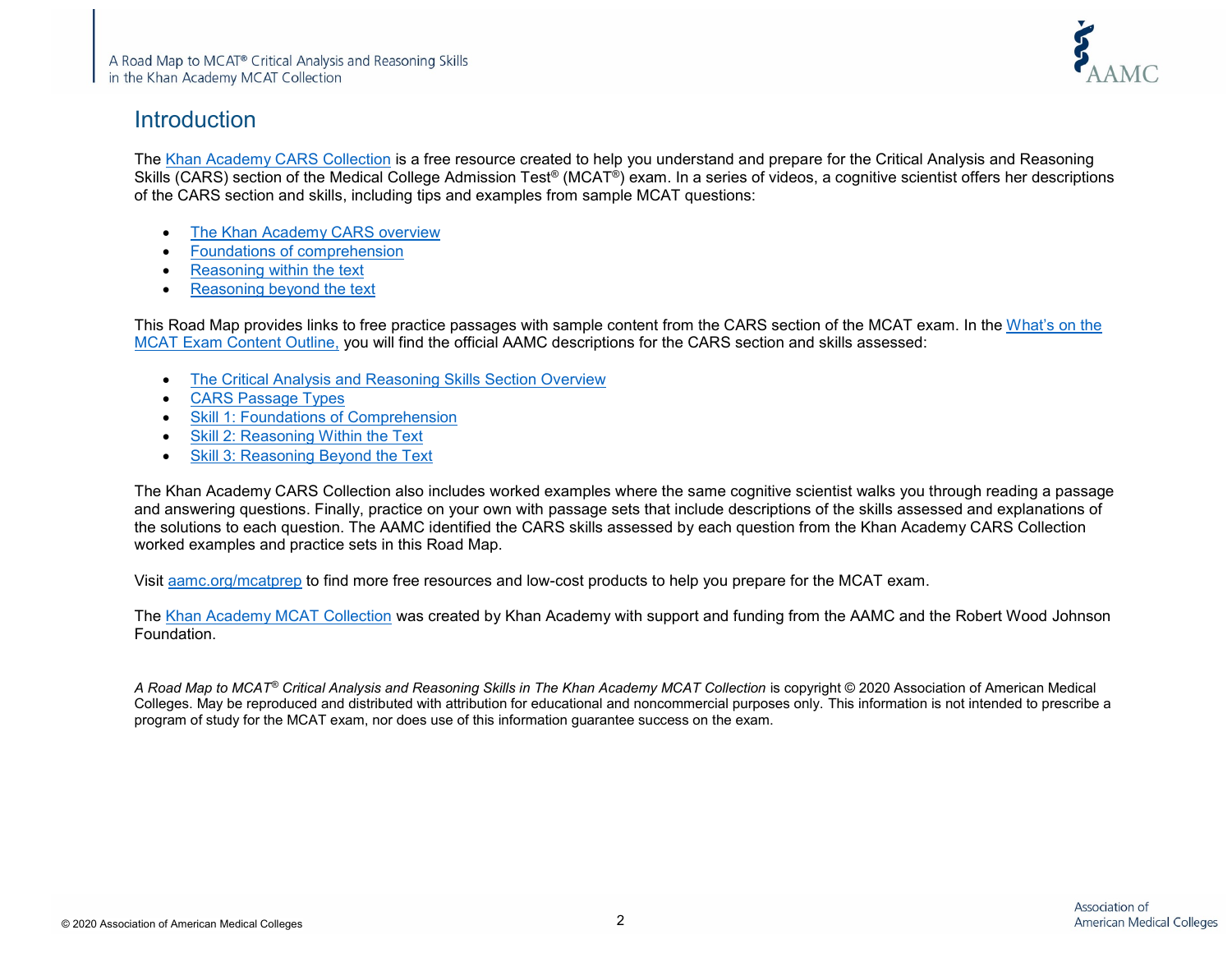

## <span id="page-3-0"></span>**Worked Examples**

Select the links below to view the Khan Academy CARS Collection worked examples. The questions in each passage set are mapped to the skill being assessed.

| <b>Foundations of Comprehension</b><br>(CMP)                                                                    | <b>Reading Within the Text (RWT)</b>                                                                                  | <b>Reading Beyond the Text (RBT)</b>                                                                                                |
|-----------------------------------------------------------------------------------------------------------------|-----------------------------------------------------------------------------------------------------------------------|-------------------------------------------------------------------------------------------------------------------------------------|
| <b>Worked example: Living in a rational society</b>                                                             |                                                                                                                       |                                                                                                                                     |
| Question 1: The author's argument suggests<br>Question 2: A common thread in the discussion                     | none                                                                                                                  | <b>Question 3: Information in the passage suggests</b><br><b>Question 4: Suppose that the employee</b><br>responses                 |
| <b>Worked example: The happy American</b>                                                                       |                                                                                                                       |                                                                                                                                     |
| Question 1: According to the passage, positive<br>feelings are<br>Question 3: What best represents the author's | none                                                                                                                  | Question 2: Suppose that economists                                                                                                 |
| <b>Worked example: Seeing color through Homer's eyes</b>                                                        |                                                                                                                       |                                                                                                                                     |
| Question 1: It can be inferred from the passage                                                                 | none                                                                                                                  | Question 2: It has been suggested that<br>Question 3: Gladstone would predict which<br>Question 4: Homer's sky is starry, or broad, |
| Worked example: Physical education in the UK                                                                    |                                                                                                                       |                                                                                                                                     |
| <b>Question 4: The author's central theme </b>                                                                  | Question 1: What is the function<br><b>Question 2: Which of the following</b><br>assumptions                          | <b>Question 3: Assume as true that students </b>                                                                                    |
| Worked example: The honest truth about dishonesty                                                               |                                                                                                                       |                                                                                                                                     |
| <b>Question 2:</b> The author implies which                                                                     | <b>Question 1: Which of the following</b><br>assumptions<br>Question 4: The author most likely mentions<br>$\sim 100$ | Question 3: Suppose a politician is re-elected                                                                                      |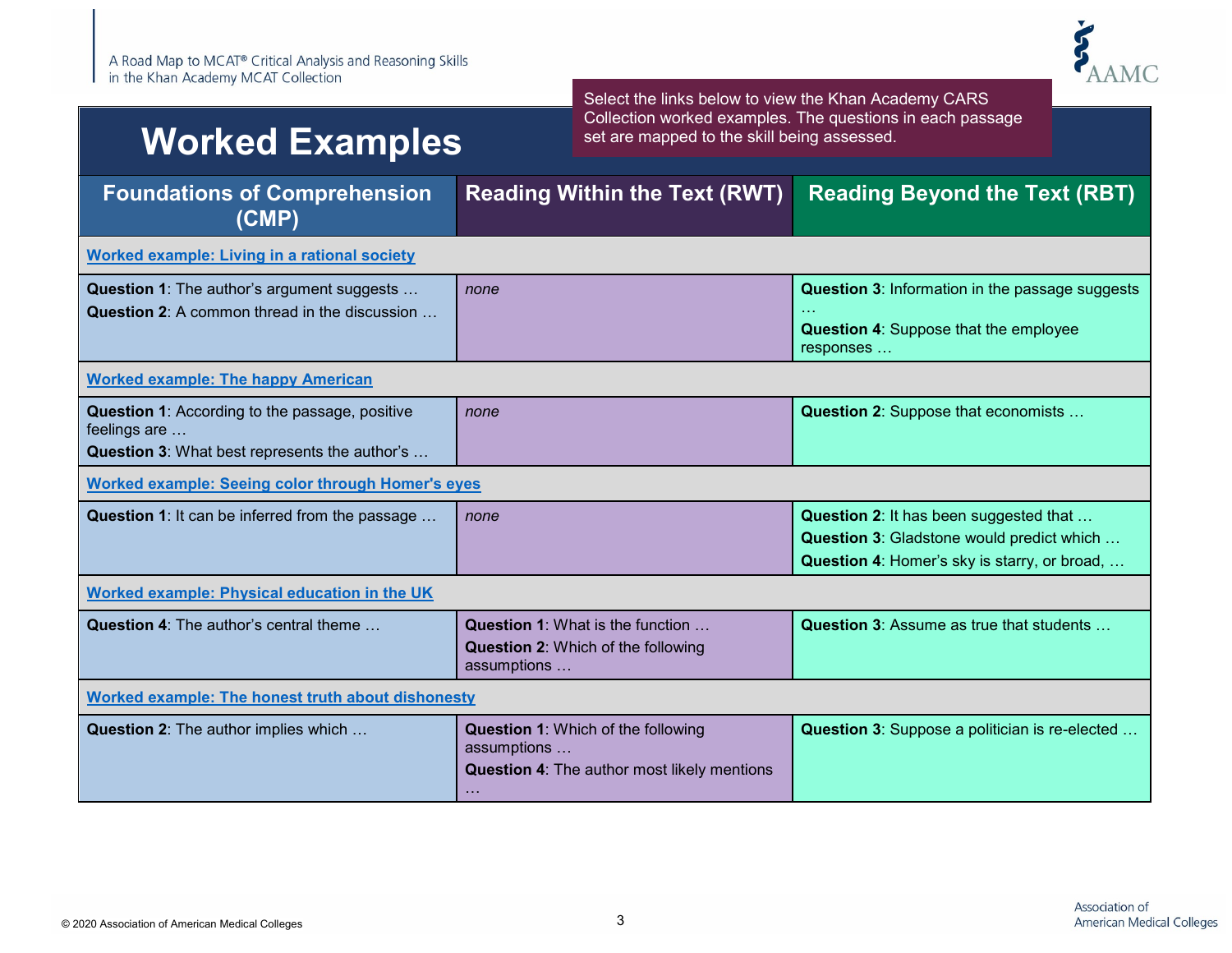### <span id="page-4-0"></span>**Practice Passage Sets**



| <b>Foundations of Comprehension</b><br>(CMP)                                                                                                        | <b>Reading Within the Text</b><br>(RWT)                                                                   | <b>Reading Beyond the Text (RBT)</b>                                                                   |
|-----------------------------------------------------------------------------------------------------------------------------------------------------|-----------------------------------------------------------------------------------------------------------|--------------------------------------------------------------------------------------------------------|
| Practice passage set: The ultimatum game                                                                                                            |                                                                                                           |                                                                                                        |
| In the discussion of the Ultimatum Game                                                                                                             | Which of the following statements                                                                         | In some trials of the Ultimatum Game,<br>$\bullet$<br>Assume a "fair" offer is defined as<br>$\bullet$ |
| <b>Practice passage set: Tools for thought</b>                                                                                                      |                                                                                                           |                                                                                                        |
| Based on the passage, the author<br>$\bullet$                                                                                                       | Which of the following passage<br>assertions is presented<br>Which of the following passage<br>assertions | • Of the following scenarios, which<br>represents                                                      |
| <b>Practice passage set: Deconstructionism and literature</b>                                                                                       |                                                                                                           |                                                                                                        |
| • Which of the following statements<br>The passage implies that the declaration<br>What is the author's primary purpose<br>The passage implies that | none                                                                                                      | • According to the views of the passage<br>author                                                      |
| Practice passage set: Does free will exist?                                                                                                         |                                                                                                           |                                                                                                        |
| Based on the passage, which of the<br>following<br>With which of the following statements                                                           | none                                                                                                      | Assume that the phenomenon<br>$\bullet$<br>Suppose that a scientist were to                            |
| <b>Practice passage set: Designing courthouses</b>                                                                                                  |                                                                                                           |                                                                                                        |
| • According to Maass, people's reactions                                                                                                            | In the passage, the author                                                                                | Which of the following examples<br>$\bullet$                                                           |
| Practice passage set: Censorship: An unnecessary evil                                                                                               |                                                                                                           |                                                                                                        |
| none                                                                                                                                                | The author's attitude toward<br>The author mentions                                                       | Which of the following explains<br>Which of the following is most like<br>$\bullet$                    |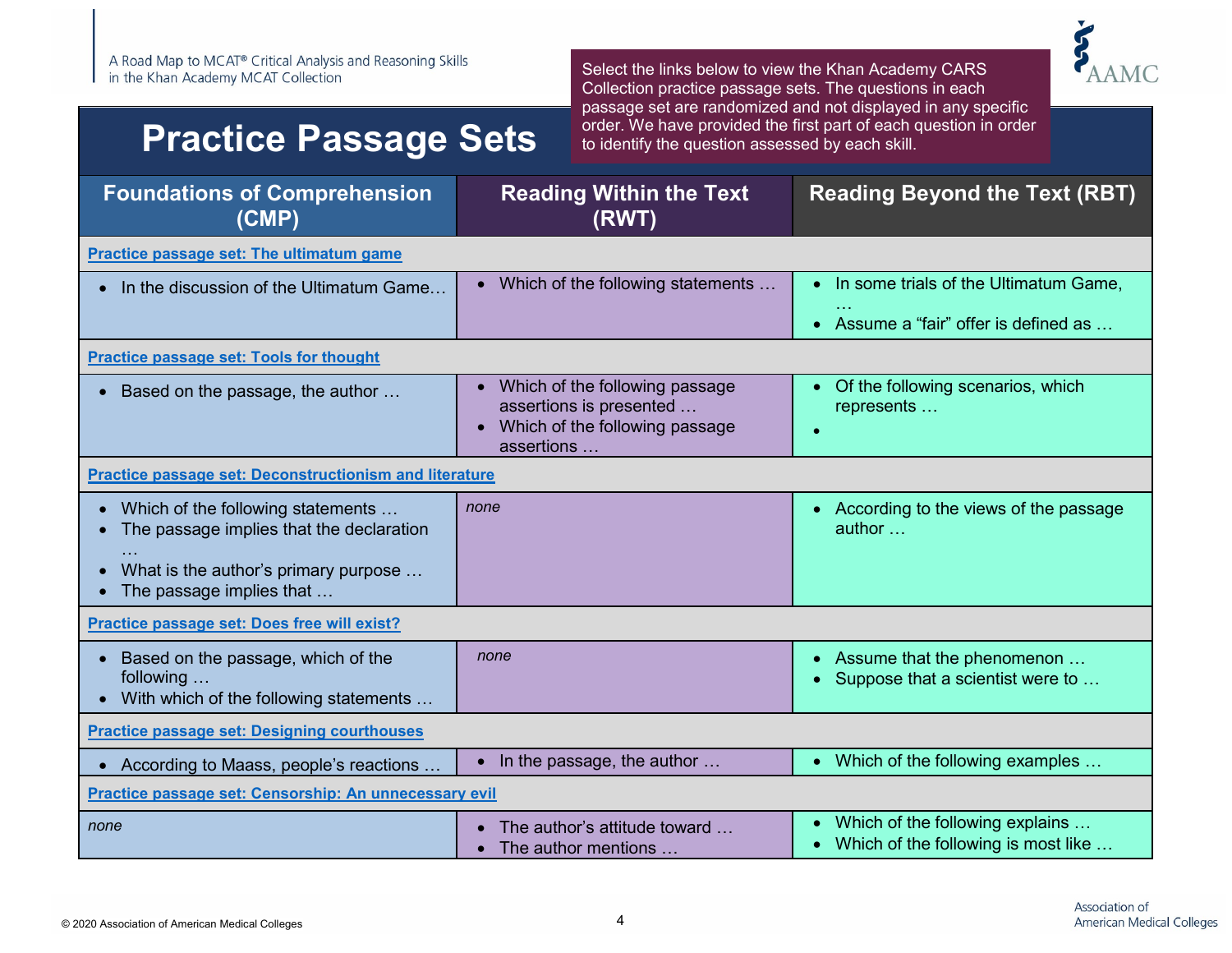### **Practice Passage Sets**



| <b>Foundations of Comprehension</b><br>(CMP)                                                                                           | <b>Reading Within the Text</b><br>(RWT)                                                                 | <b>Reading Beyond the Text (RBT)</b>                                          |
|----------------------------------------------------------------------------------------------------------------------------------------|---------------------------------------------------------------------------------------------------------|-------------------------------------------------------------------------------|
| <b>Practice passage set: Puritan society</b>                                                                                           |                                                                                                         |                                                                               |
| Which of the following statements<br>Which of the following assertions<br>Information in the passage tells                             | All of the following examples of<br>imagery                                                             | • Suppose there is a newcomer<br>The author would most likely                 |
| <b>Practice passage set: Understanding Thomas Hardy</b>                                                                                |                                                                                                         |                                                                               |
| Based on the philosophical beliefs<br>According to the passage, which<br>A central thesis in the passage is that<br>Hardy              | The author's descriptions of                                                                            | Which of the following endeavors<br>Which of the following arguments          |
| Practice passage set: Maternal psychology                                                                                              |                                                                                                         |                                                                               |
| According to the passage, homeostasis<br>The main purpose of the author's<br>In the passage, the author illustrates the                | Which of the following assumptions                                                                      | The undoing effect would predict<br>Assume that a sample of mothers           |
| <b>Practice passage set: Huns and Eurasian history</b>                                                                                 |                                                                                                         |                                                                               |
| Which of the following statements BEST<br>Which of the following statements does<br>Information in the passage MOST<br><b>STRONGLY</b> | The author mentions tributes paid<br>Which of the following passage<br>assertions                       | • Which of the following new pieces                                           |
| Practice passage set: Energy and sustainable development in Nigeria                                                                    |                                                                                                         |                                                                               |
| The author's attitude toward<br>In the discussion of Nigeria's energy crisis                                                           | Which of the following passage<br>assertions<br>The author uses "great deforestation"<br>$\bullet$<br>. | The author argues that the Nigerian<br>Which of the following recommendations |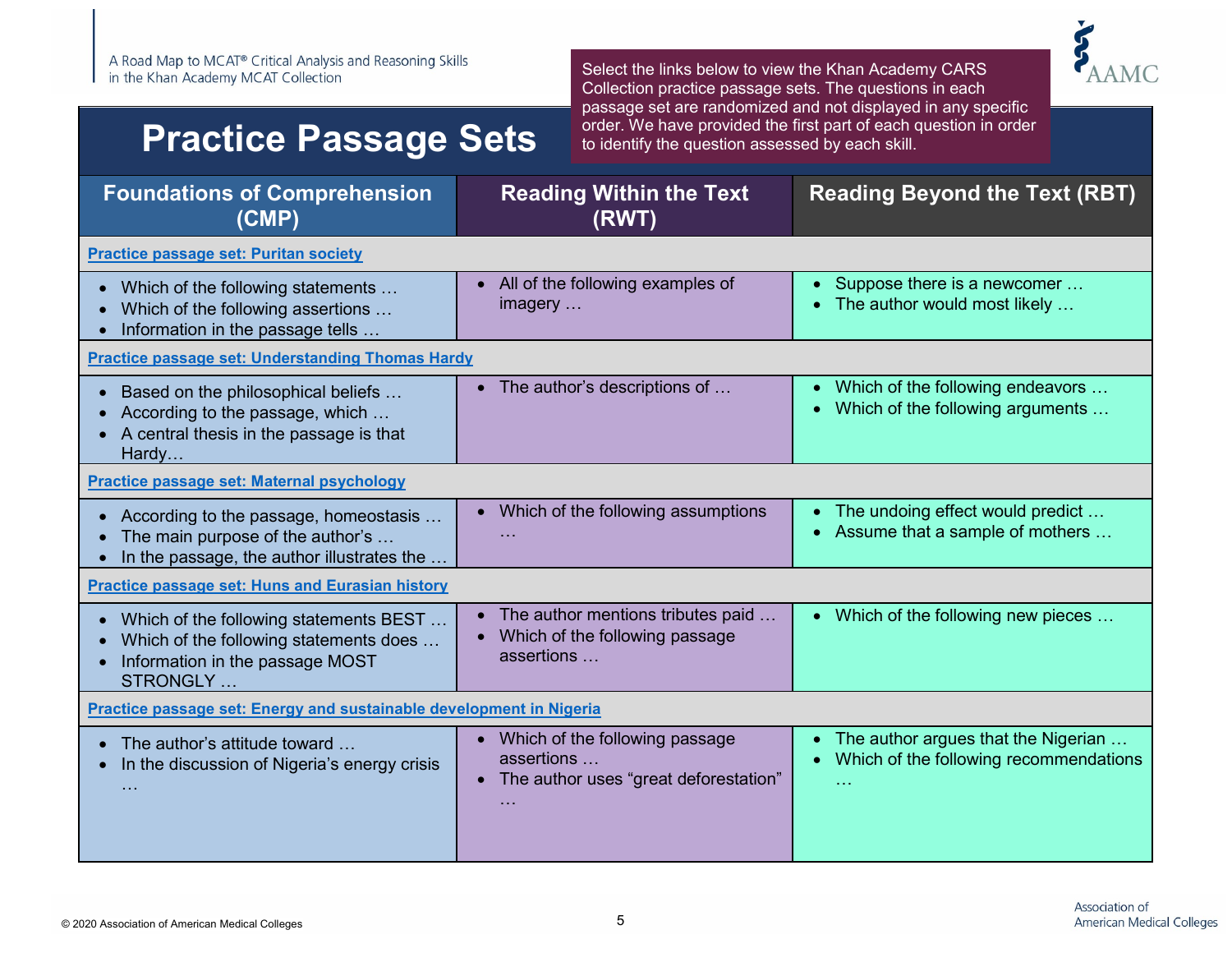### **Practice Passage Sets**



| <b>Foundations of Comprehension</b><br>(CMP)                                              | <b>Reading Within the Text</b><br>(RWT)                                                       | <b>Reading Beyond the Text (RBT)</b>                                                                                                            |
|-------------------------------------------------------------------------------------------|-----------------------------------------------------------------------------------------------|-------------------------------------------------------------------------------------------------------------------------------------------------|
| <b>Practice passage set: Primordial and complex jealousy</b>                              |                                                                                               |                                                                                                                                                 |
| Based on the passage, the purpose<br>In both cases of complex and primordial<br>jealousy: | • An assumption the author makes                                                              | • The author's use of the "third condition"<br>As discussed in the passage<br>$\bullet$<br>Which of the following BEST represents<br>$\sim 100$ |
| Practice passage set: What is life?                                                       |                                                                                               |                                                                                                                                                 |
| • The author's central message $\ldots$<br>It can be inferred from the passage            | • Which of the following assumptions<br>In paragraph 3, the author                            | • Which of the following is LEAST<br>analogous<br>Suppose scientists discover a spongy<br>substance                                             |
| Practice passage set: Antenatal depression and anxiety in Pakistan                        |                                                                                               |                                                                                                                                                 |
| • According to the passage<br>• The passage author's study found                          | In the passage, which of the following<br>facts $\dots$<br>The main function of the statement | Suppose a brand new study<br>Based on the passage                                                                                               |
| <b>Practice passage set: Utilitarianism ethics</b>                                        |                                                                                               |                                                                                                                                                 |
| • The significance of the statement<br>A common thread in the discussion                  | Which of the following statements<br>about utilitarian beliefs                                | Based on the passage<br>According to the logic<br>Which of the following statements about<br>killing people                                     |
| <b>Practice passage set: Reflections on leaving Facebook</b>                              |                                                                                               |                                                                                                                                                 |
| • Which of the following BEST<br>Based on the passage, the author                         | Which of the following passage<br>assertions<br>Which of the following issues<br>$\bullet$    | The passage suggests that the author<br>According to the views of                                                                               |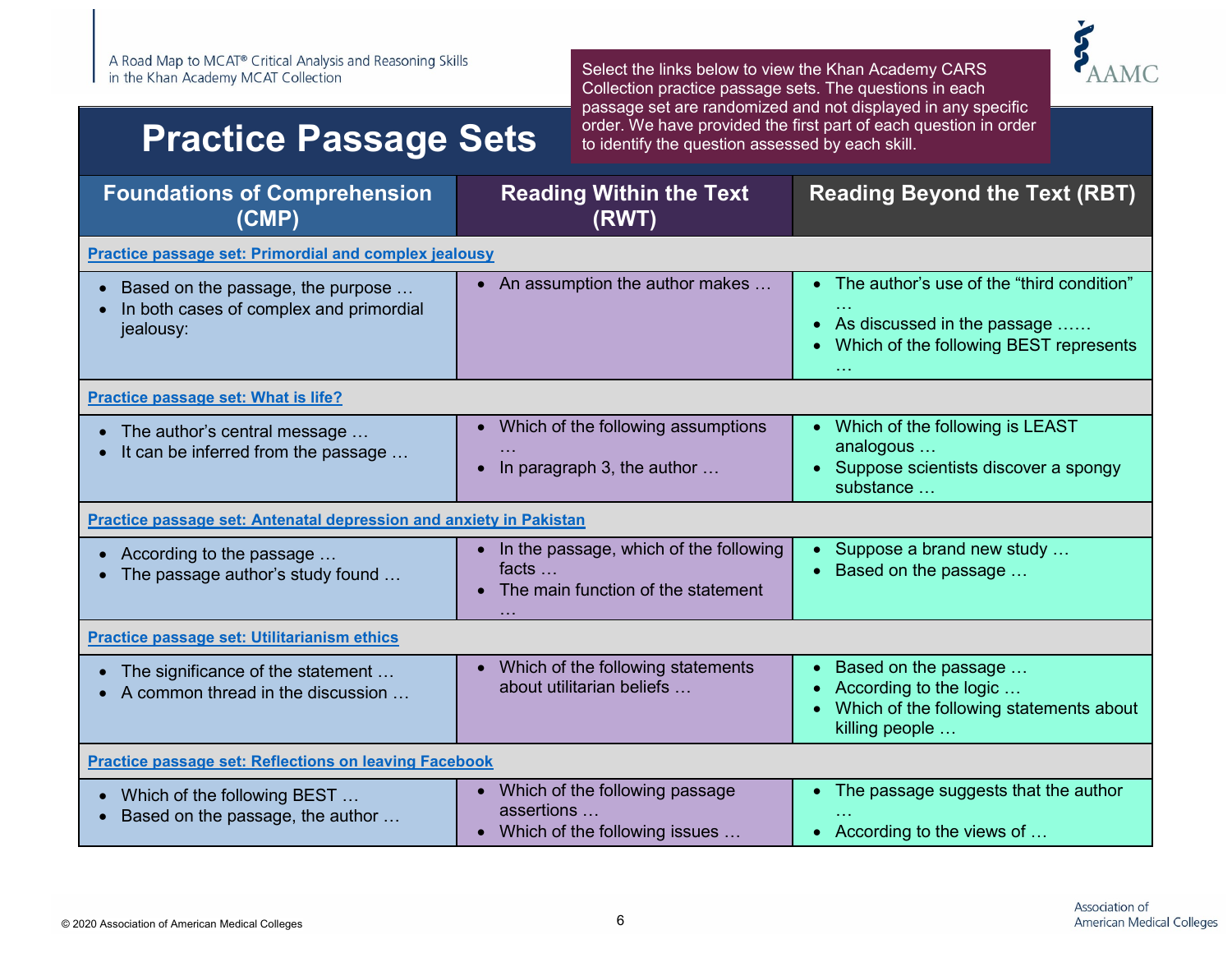### **Practice Passage Sets**



| <b>Foundations of Comprehension</b><br>(CMP)                                                                                                           | <b>Reading Within the Text</b><br>(RWT)                               | <b>Reading Beyond the Text (RBT)</b>                                              |
|--------------------------------------------------------------------------------------------------------------------------------------------------------|-----------------------------------------------------------------------|-----------------------------------------------------------------------------------|
| Practice passage set: Walt Whitman: Poet of the people                                                                                                 |                                                                       |                                                                                   |
| • Which of the following assertions<br>Information in the passage suggests<br>The author's central argument suggests<br>In the discussion of the first | The author quotes the views                                           | • Suppose a new artist emerged                                                    |
| <b>Practice passage set: Political attitudes</b>                                                                                                       |                                                                       |                                                                                   |
| • The author's general attitude<br>• According to the passage, which                                                                                   | With regard to perception<br>The author's mentioning                  | Imagine a group of people<br>Which of the following potential study               |
| Practice passage set: The human footprint in Mexico                                                                                                    |                                                                       |                                                                                   |
| • Which of the following statements is most<br>Which of the following best<br>The author mentions Mexico's history                                     | Which of the following statements is<br>NOT                           | Suppose there is a strong correlation<br>Suppose you are asked to                 |
| Practice passage set: What separates science from art?                                                                                                 |                                                                       |                                                                                   |
| • Which of the following CANNOT be<br>inferred<br>• According to Huxley, the                                                                           | The author makes an allusion<br>Which one of the following is an idea | Which of the following hypothetical<br>Suppose a scientist were to<br>demonstrate |
| Practice passage set: Post-colonialism in Papuan culture                                                                                               |                                                                       |                                                                                   |
| According to the passage, which of the<br>Which of the following is NOT mentioned<br>• Which of the following assertions                               | The author mentions Hoiri's<br>experiences                            | Suppose that currently, the majority<br>Of the following premises                 |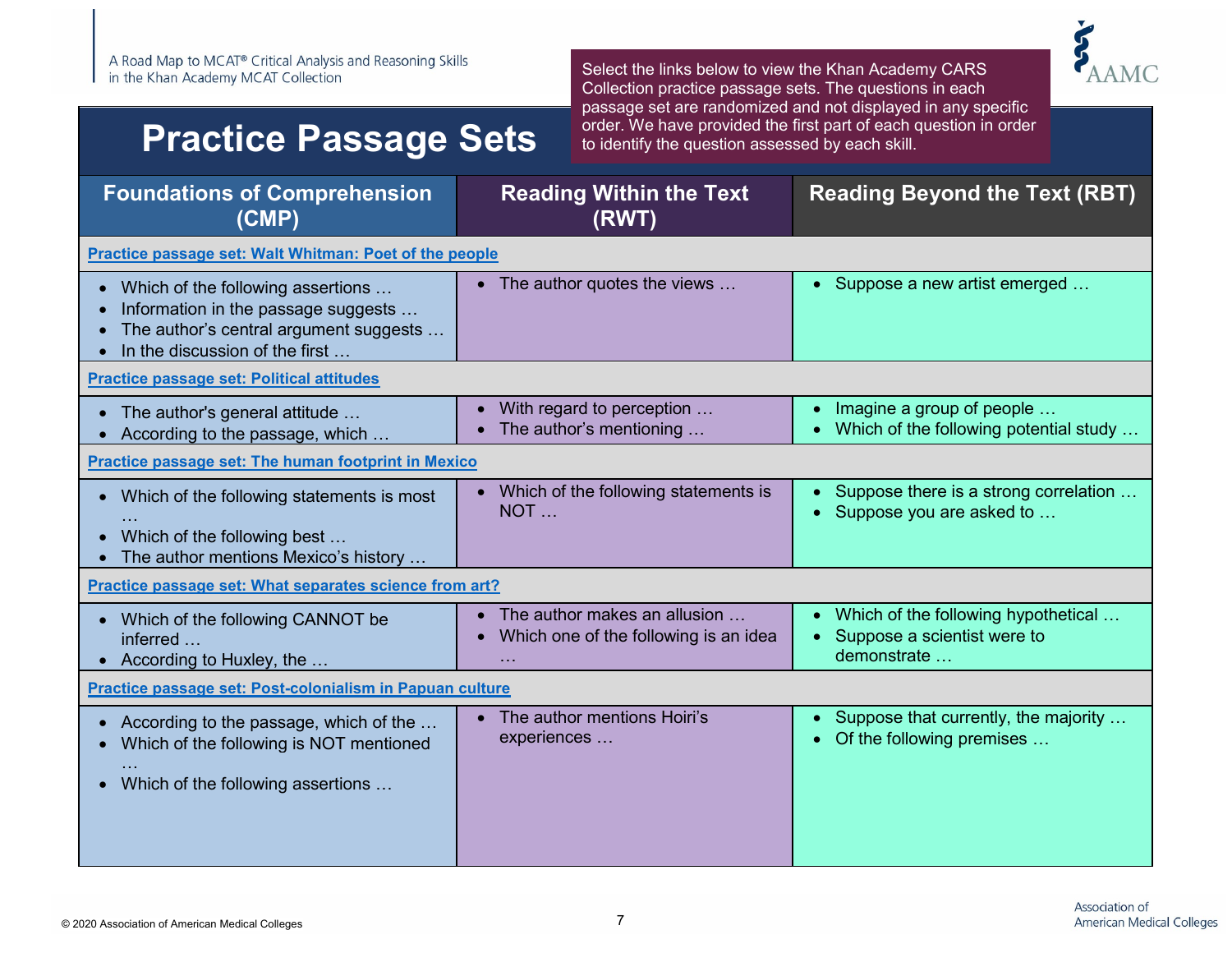### **Practice Passage Sets**



| <b>Foundations of Comprehension</b><br>(CMP)                                                                                                                     | <b>Reading Within the Text</b><br>(RWT)                                           | <b>Reading Beyond the Text (RBT)</b>                                             |
|------------------------------------------------------------------------------------------------------------------------------------------------------------------|-----------------------------------------------------------------------------------|----------------------------------------------------------------------------------|
| Practice passage set: Film adaptation of Chinese literature                                                                                                      |                                                                                   |                                                                                  |
| • According to the passage, Deppman's<br>What is the function of the statement<br>Which of the following conclusions<br>• A central message the author is trying | none                                                                              | Which of the following is LEAST<br>$\bullet$<br>Because of changes in technology |
| Practice passage set: Disaster risk knowledge in Nepal                                                                                                           |                                                                                   |                                                                                  |
| • Which of the following statements<br>• Which of the following best captures                                                                                    | What is a weakness in the argument<br>Which of the following claims               | Which of the following would most<br>Assume that recent data                     |
| Practice passage set: The ethics of drug-induced happiness                                                                                                       |                                                                                   |                                                                                  |
| • What is the function of the phrase,<br>It can be inferred from the passage<br>One of the author's central arguments                                            | Which of the following is an<br>assumption                                        | Suppose the author meets a woman<br>Which of the following is an example         |
| Practice passage set: The roots of capitalism                                                                                                                    |                                                                                   |                                                                                  |
| Which of the following statements<br>$\bullet$<br>According to the passage                                                                                       | Which of the following is not part<br>Which of the following assumption           | Based on the passage<br>In paragraph 2, the author                               |
| Practice passage set: Adult learning across cultures                                                                                                             |                                                                                   |                                                                                  |
| • The author's argument suggest<br>Which statement best captures                                                                                                 | Which of the following assumptions<br>Which of the following ideas about          | In the country of Dimonbaru<br>Suppose that public schools                       |
| <b>Practice passage set: Sociology of participation</b>                                                                                                          |                                                                                   |                                                                                  |
| What is the best summary<br>The author's attitude toward the view                                                                                                | Paragraph 4 includes the assertion<br>Which of the following major<br>assumptions | Paragraph 2 discusses tension<br>Suppose that, historically, one                 |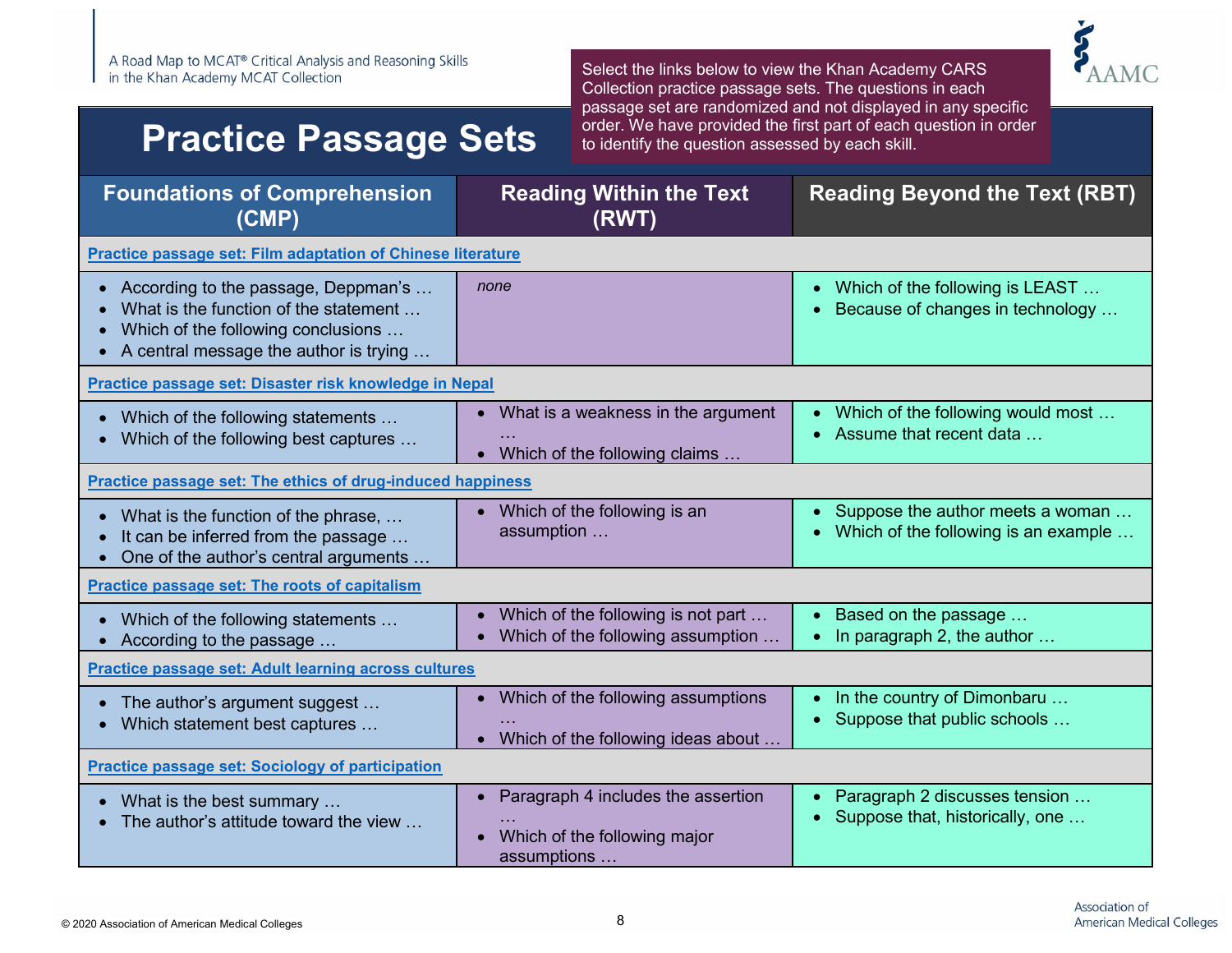### **Practice Passage Sets**

Select the links below to view the Khan Academy CARS Collection practice passage sets. The questions in each passage set are randomized and not displayed in any specific order. We have provided the first part of each question in order to identify the question assessed by each skill.



| <b>Foundations of Comprehension</b><br>(CMP)                                                                 | <b>Reading Within the Text</b><br>(RWT)                                        | <b>Reading Beyond the Text (RBT)</b>                                                                            |
|--------------------------------------------------------------------------------------------------------------|--------------------------------------------------------------------------------|-----------------------------------------------------------------------------------------------------------------|
| Practice passage set: Let's stop playing politics with vaccines                                              |                                                                                |                                                                                                                 |
| • The passage author's main message<br>• It can be inferred from the author's<br>The function of paragraph 3 | Which of the following assumptions<br>$\sim$ $\sim$ $\sim$                     | Suppose that a national program<br>$\bullet$<br>Which of the following hypothetical<br>$\bullet$<br>politicians |
| <b>Practice passage set: Buddhism and pessimism</b>                                                          |                                                                                |                                                                                                                 |
| • A commonality between Buddhism<br>The statement in paragraph 2 that<br>Which of the following statements   | Which of the following is a weakness<br>$\cdots$<br>In paragraph 4, the author | Which of the following scenarios<br>$\bullet$                                                                   |

#### <span id="page-9-0"></span>Looking for more tips and strategies to prepare for the MCAT exam?

In the How I Prepared for the MCAT Exam testimonials, students share study tips and approaches they used. [Access the testimonials here](https://students-residents.aamc.org/applying-medical-school/taking-mcat-exam/how-i-prepared-mcat-exam/) or go directly to the students who describe how they prepared for the CARS section of the MCAT exam:

- [Priya Thomas](https://students-residents.aamc.org/applying-medical-school/article/priya-thomas/%20Priya%20Thomas)
- [Da'Kuawn Johnson](https://students-residents.aamc.org/applying-medical-school/article/dakuawn-johnson/)
- [Jen Hao](https://students-residents.aamc.org/applying-medical-school/article/jh/)

#### <span id="page-9-1"></span>For more practice on critical analysis and reasoning skills, use other low-cost AAMC MCAT Official Prep CARS Products

**AAMC MCAT®** Official Prep **CARS Diagnostic** Tool

[The MCAT Official Prep CARS Diagnostic Tool](https://store.aamc.org/aamc-mcat-official-prep-cars-diagnostic-tool.html) is the first, section-specific diagnostic tool made available by the AAMC to help you identify and address areas of strengths and weaknesses as you prepare for the Critical Analysis and Reasoning section of the MCAT exam.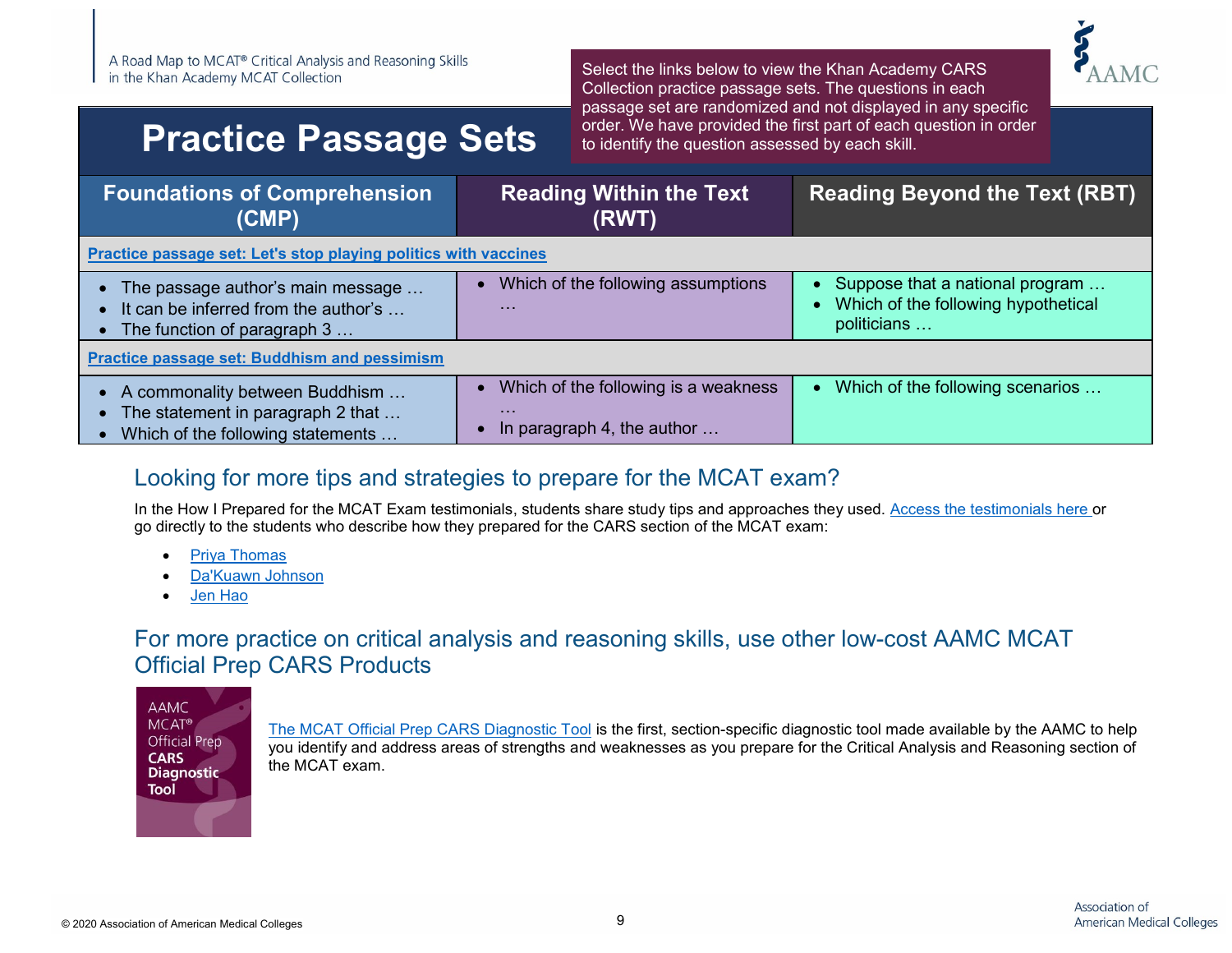



[The Critical Analysis and Reasoning Skills Question Pack, Volume 1](https://store.aamc.org/official-mcat-critical-analysis-and-reasoning-skills-question-pack-volume-1-online.html) provides 120 passage-based questions and solutions, with passages from humanities and social science disciplines.



[The Critical Analysis and Reasoning Skills Question Pack, Volume 2](https://store.aamc.org/official-mcat-critical-analysis-and-reasoning-skills-question-pack-volume-2-online.html) provides 120 passage-based questions and solutions, with passages from humanities and social science disciplines.

#### <span id="page-10-0"></span>AAMC Fee Assistance Program MCAT Prep Benefits



AAMC Fee Assistance Program awardees who have opted to receive their MCAT Official Prep products benefit are granted access to these products, in addition to all online AAMC MCAT Official Prep products. Please visit our website for more information and the full list of Fee Assistance [Program benefits.](https://students-residents.aamc.org/applying-medical-school/applying-medical-school-process/fee-assistance-program/)